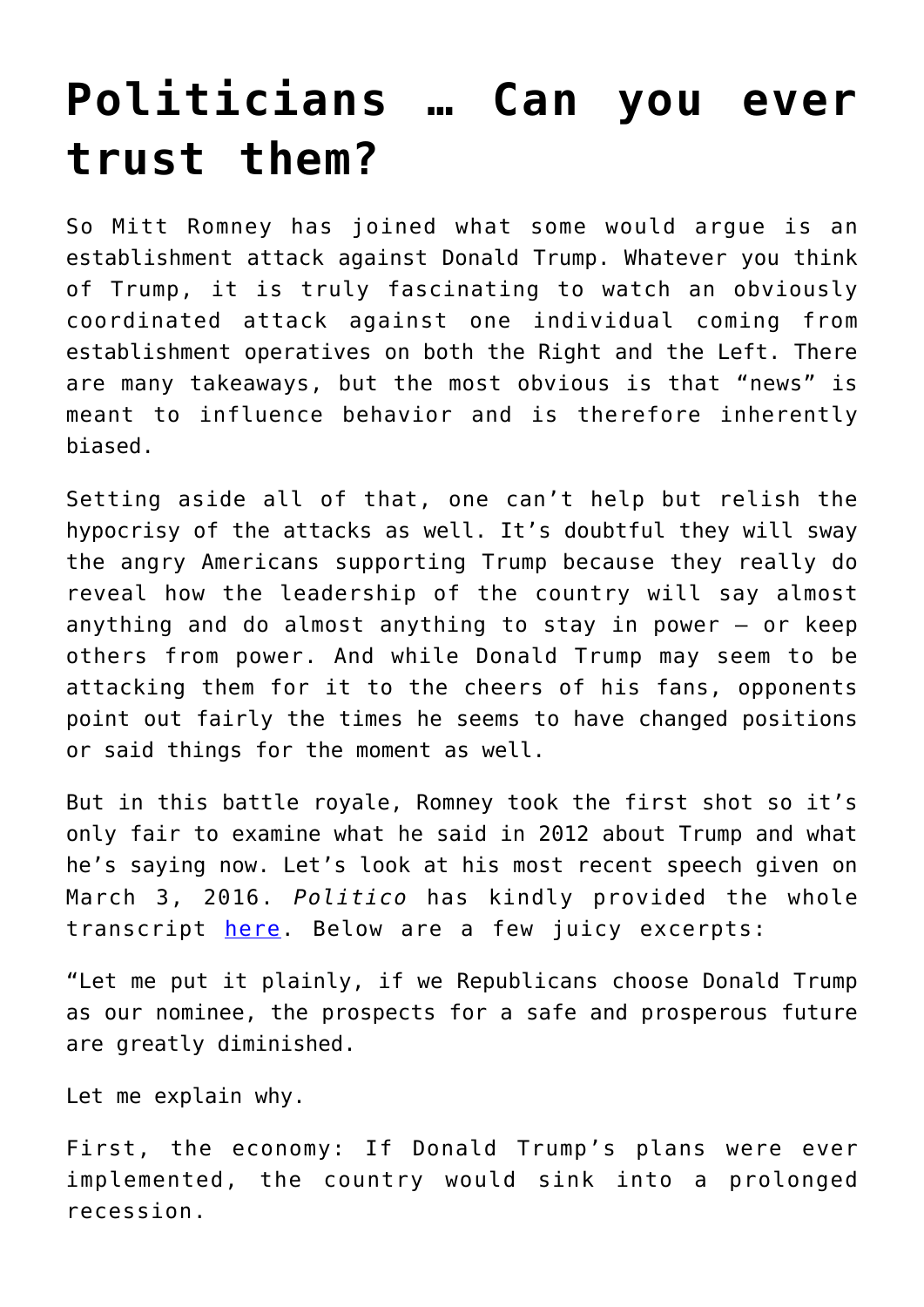But wait, you say, isn't he a huge business success that knows what he's talking about? No he isn't. His bankruptcies have crushed small businesses and the men and women who worked for them. He inherited his business, he didn't create it. And what ever happened to Trump Airlines? How about Trump University? And then there's Trump Magazine and Trump Vodka and Trump Steaks, and Trump Mortgage? A business genius he is not.

Now not every policy Donald Trump has floated is bad.

…

Think of Donald Trump's personal qualities, the bullying, the greed, the showing off, the misogyny, the absurd third grade theatrics. We have long referred to him as 'The Donald.' He is the only person in America to whom we have added an article before his name. It wasn't because he had attributes we admired.

…

Here's what I know. Donald Trump is a phony, a fraud. His promises are as worthless as a degree from Trump University. He's playing the American public for suckers: He gets a free ride to the White House and all we get is a lousy hat."

Scathing, right? Now compare Mitt Romney on **[Donald Trump in](http://time.com/4246367/donald-trump-mitt-romney-2012/)** [2012](http://time.com/4246367/donald-trump-mitt-romney-2012/) after Romney was endorsed by him:

"Donald Trump has shown an extraordinary ability to understand how our economy works, to create jobs for the American people. He's done it here in Nevada, he's done it across the country. He understands that our economy is facing threats from abroad. He's one of the few people who stood up and said China has been cheating. They've taken jobs from Americans. They haven't played fair. We have to have a president who stands up to cheaters. We believe in free trade and free enterprise but we